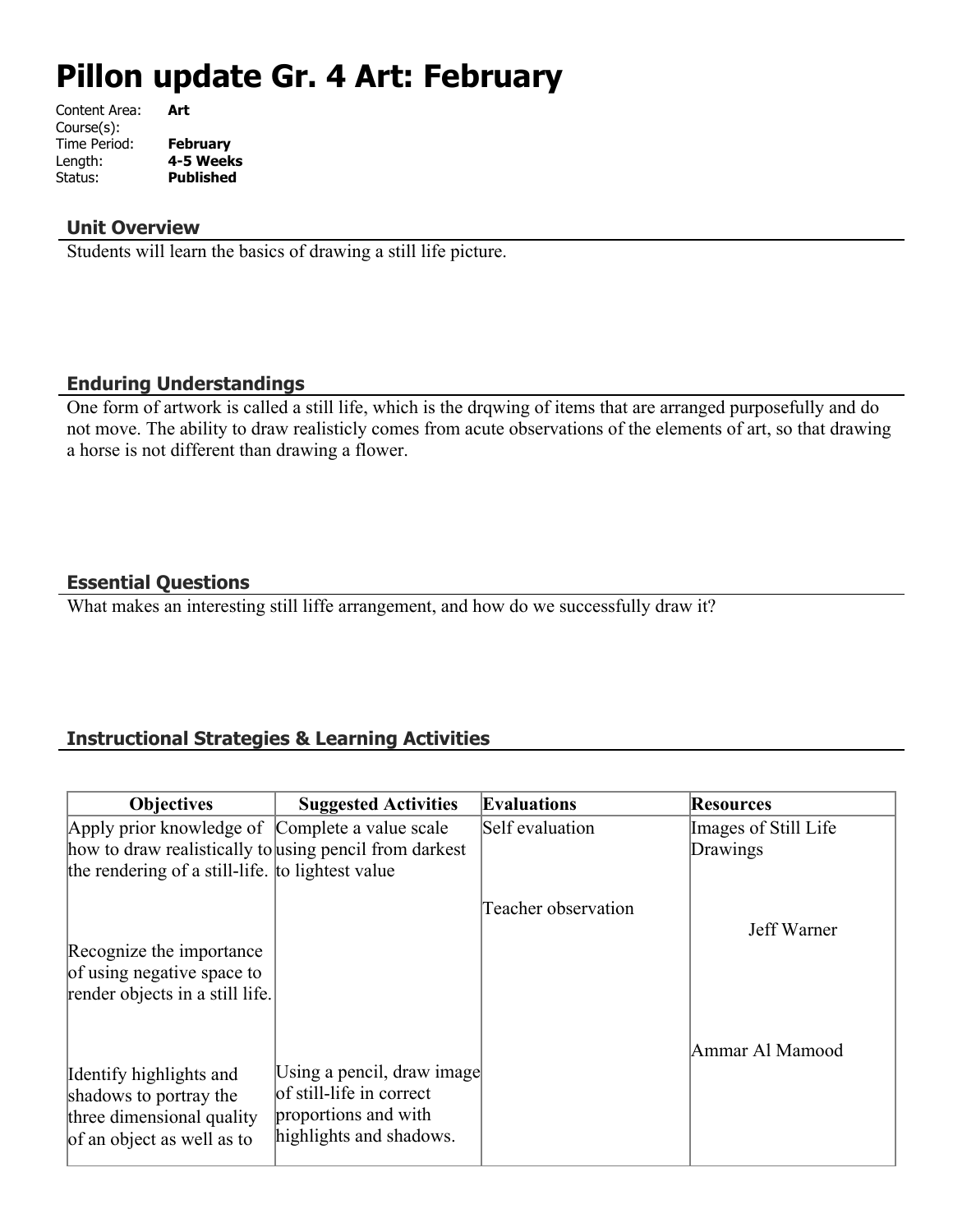## **Integration of Career Readiness, Life Literacies and Key Skills**

Students will explore the career of Ammar Al Mamood through his art.

| TECH.9.4.5.CT.4      | Apply critical thinking and problem-solving strategies to different types of problems such<br>as personal, academic, community and global (e.g., 6.1.5. Civics CM.3).                             |
|----------------------|---------------------------------------------------------------------------------------------------------------------------------------------------------------------------------------------------|
|                      | Curiosity and a willingness to try new ideas (intellectual risk-taking) contributes to the<br>development of creativity and innovation skills.                                                    |
| <b>TECH.9.4.5.CT</b> | Critical Thinking and Problem-solving                                                                                                                                                             |
| <b>WRK.9.2.5.CAP</b> | <b>Career Awareness and Planning</b>                                                                                                                                                              |
| WRK.9.2.5.CAP.1      | Evaluate personal likes and dislikes and identify careers that might be suited to personal<br>likes.                                                                                              |
| TECH.9.4.5.Cl.3      | Participate in a brainstorming session with individuals with diverse perspectives to expand<br>one's thinking about a topic of curiosity (e.g., 8.2.5.ED.2, 1.5.5.CR1a).                          |
| WRK.9.2.5.CAP.2      | Identify how you might like to earn an income.                                                                                                                                                    |
| WRK.9.2.5.CAP.3      | Identify qualifications needed to pursue traditional and non-traditional careers and<br>occupations.                                                                                              |
| WRK.9.2.5.CAP.4      | Explain the reasons why some jobs and careers require specific training, skills, and<br>certification (e.g., life guards, child care, medicine, education) and examples of these<br>requirements. |
| <b>TECH.9.4.5.CI</b> | Creativity and Innovation                                                                                                                                                                         |

## **Technology and Design Integration**

Students will interact with the lesson through the Smartboard.

|                        | Distinguishing between public and private information is important for safe and secure<br>online interactions. Information can be protected using various security measures (i.e.,<br>physical and digital). |
|------------------------|--------------------------------------------------------------------------------------------------------------------------------------------------------------------------------------------------------------|
| $CS.3 - 5.8.1.5. N1.2$ | Describe physical and digital security measures for protecting sensitive personal<br>information.                                                                                                            |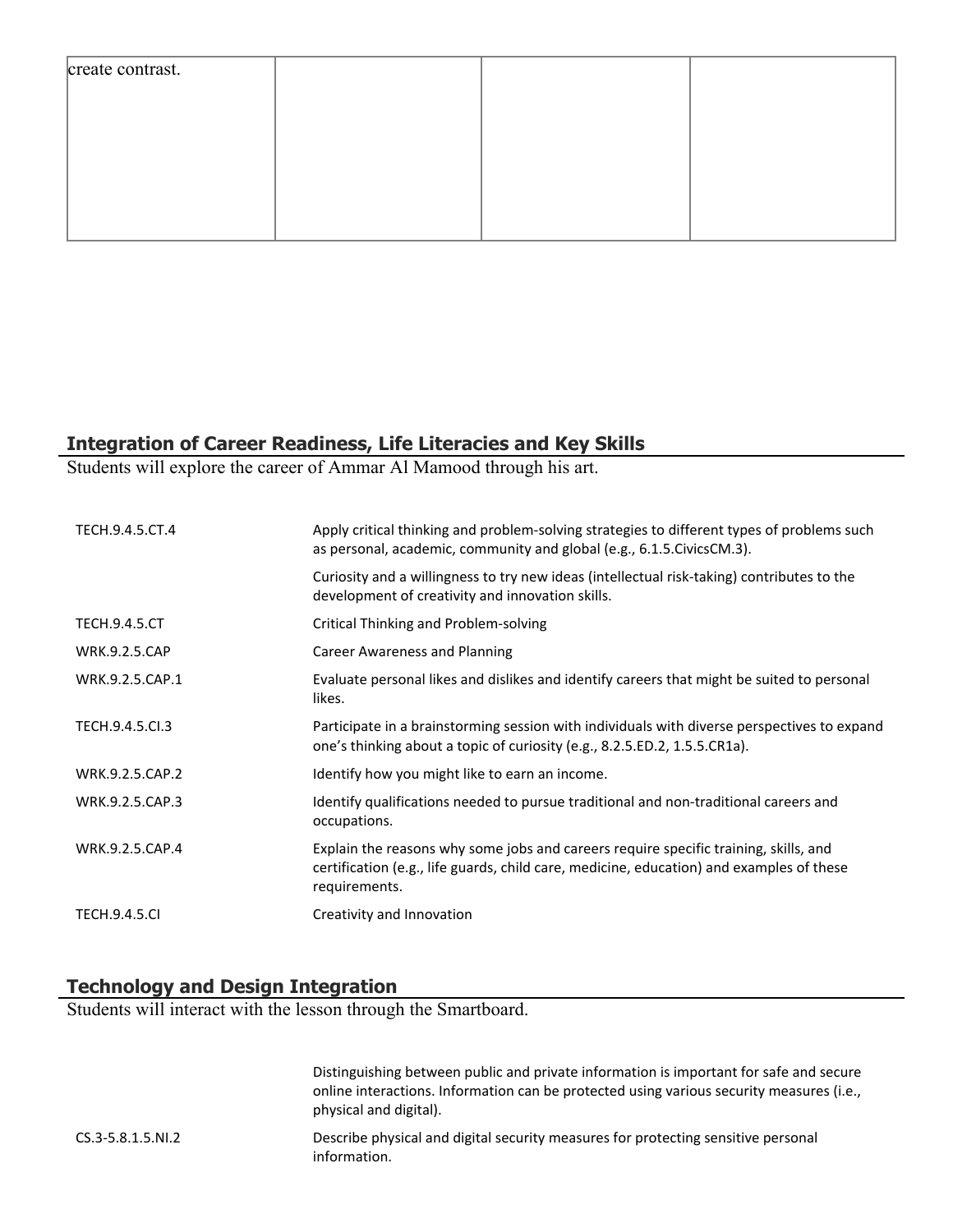## **Interdisciplinary Connections**

| LA.SL.4.1 | Engage effectively in a range of collaborative discussions (one-on-one, in groups, and<br>teacher-led) with diverse partners on grade 4 topics and texts, building on others' ideas<br>and expressing their own clearly. |
|-----------|--------------------------------------------------------------------------------------------------------------------------------------------------------------------------------------------------------------------------|
| LA.L.4.4  | Determine or clarify the meaning of unknown and multiple-meaning words and phrases<br>based on grade 4 reading and content, choosing flexibly from a range of strategies.                                                |
| LA.L.4.1  | Demonstrate command of the conventions of standard English grammar and usage when<br>writing or speaking.                                                                                                                |

## **Differentiation**

- Understand that gifted students, just like all students, come to school to learn and be challenged.
- Pre-assess your students. Find out their areas of strength as well as those areas you may need to address before students move on.
- Consider grouping gifted students together for at least part of the school day.
- Plan for differentiation. Consider pre-assessments, extension activities, and compacting the curriculum.
- Use phrases like "You've shown you don't need more practice" or "You need more practice" instead of words like "qualify" or "eligible" when referring to extension work.
- Encourage high-ability students to take on challenges. Because they're often used to getting good grades, gifted students may be risk averse.

#### **Definitions of Differentiation Components**:

- $\circ$  Content the specific information that is to be taught in the lesson/unit/course of instruction.
- o Process how the student will acquire the content information.
- o Product how the student will demonstrate understanding of the content.
- o Learning Environment the environment where learning is taking place including physical location and/or student grouping

#### **Differentiation occurring in this unit:**

Students will be encouraged to improve and challenge thier art skills as they proceed.

Simpler instructions and tasks will be assigned for struggling students

For Gifted:

Encourage students to explore concepts in depth and encourage independent studies or investigations. Use thematic instruction to connect learning across the curriculum. Encourage creative expression and thinking by allowing students to choose how to approach a problem or assignment. Expand students' time for free reading. Invite students to explore different points of view on a topic of study and compare the two. Provide learning centers where students are in charge of their learning. Brainstorm with gifted children on what types of projects they would like to explore to extend what they're learning in the classroom. Determine where students' interests lie and capitalize on their inquisitiveness. Refrain from having them complete more work in the same manner. Employ differentiated curriculum to keep interest high. Avoid drill and practice activities. Ask students' higher level questions that require students to look into causes, experiences, and facts to draw a conclusion or make connections to other areas of learning. If possible, compact curriculum to allow gifted students to move more quickly through the material. Encourage students to make transformations- use a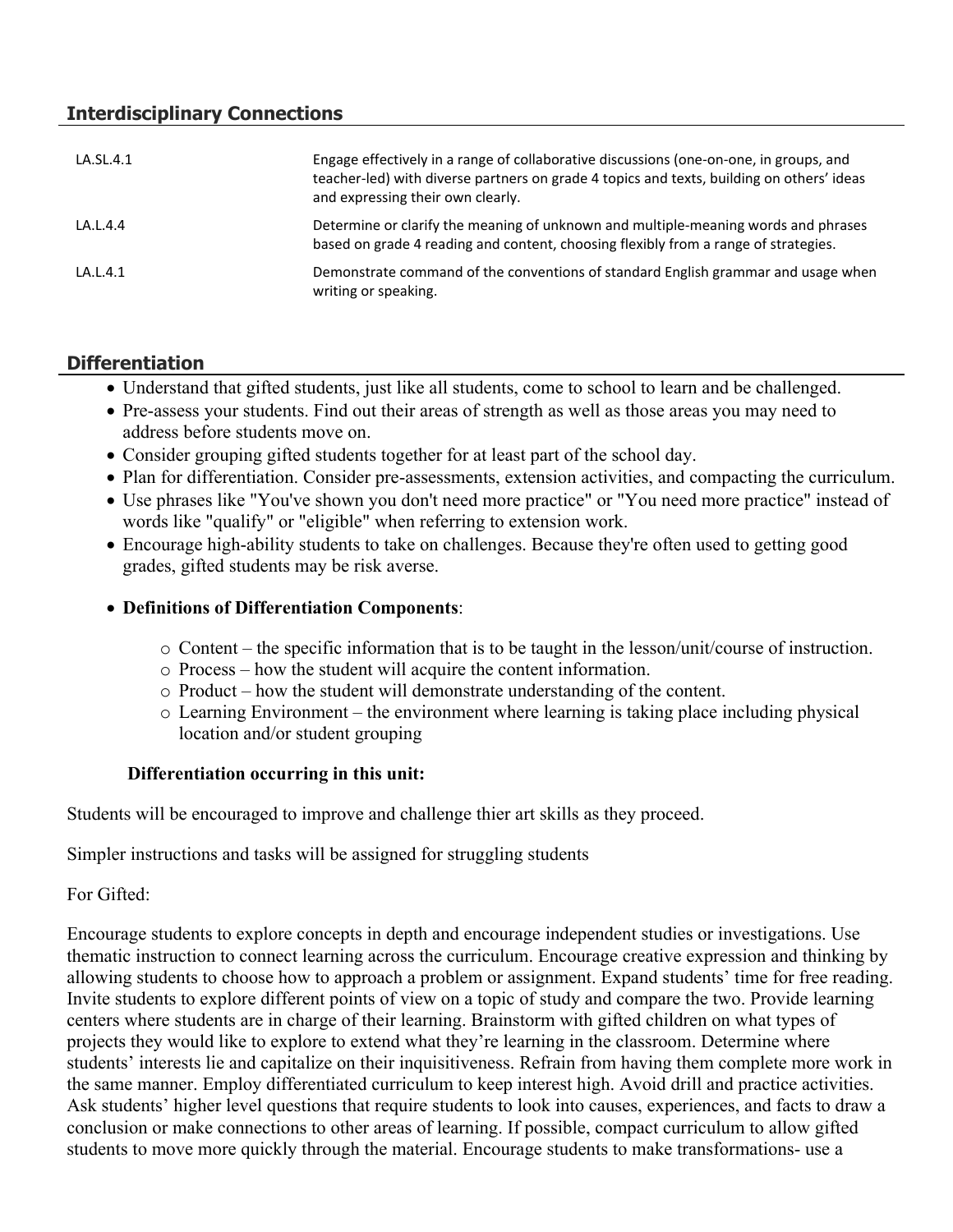#### **Modifications & Accommodations**

Refer to QSAC EXCEL SMALL SPED ACCOMMOCATIONS spreadsheet in this discipline.

#### **Modifications and Accommodations used in this unit:**

#### **Benchmark Assessments**

**Benchmark Assessments** are given periodically (e.g., at the end of every quarter or as frequently as once per month) throughout a school year to establish baseline achievement data and measure progress toward a standard or set of academic standards and goals.

#### **Schoolwide Benchmark assessments:**

Aimsweb benchmarks 3X a year

Linkit Benchmarks 3X a year

DRA

#### **Additional Benchmarks used in this unit:**

Benchmark assessments will cover the standards listed.

| VPA.1.1.5.D.1   | Identify elements of art and principles of design that are evident in everyday life.                                                                                                                        |
|-----------------|-------------------------------------------------------------------------------------------------------------------------------------------------------------------------------------------------------------|
| VPA.1.2.5.A.CS2 | Characteristic approaches to content, form, style, and design define art genres.                                                                                                                            |
| VPA.1.3.5.D.CS3 | Each of the genres of visual art (e.g., realism, surrealism, abstract/nonobjective art,<br>conceptual art, and others) is associated with appropriate vocabulary and a stylistic<br>approach to art-making. |

#### **Formative Assessments**

Assessment allows both instructor and student to monitor progress towards achieving learning objectives, and can be approached in a variety of ways. **Formative assessment** refers to tools that identify misconceptions, struggles, and learning gaps along the way and assess how to close those gaps. It includes effective tools for helping to shape learning, and can even bolster students' abilities to take ownership of their learning when they understand that the goal is to improve learning, not apply final marks (Trumbull and Lash, 2013). It can include students assessing themselves, peers, or even the instructor, through writing, quizzes, conversation, and more. In short, formative assessment occurs throughout a class or course, and seeks to improve student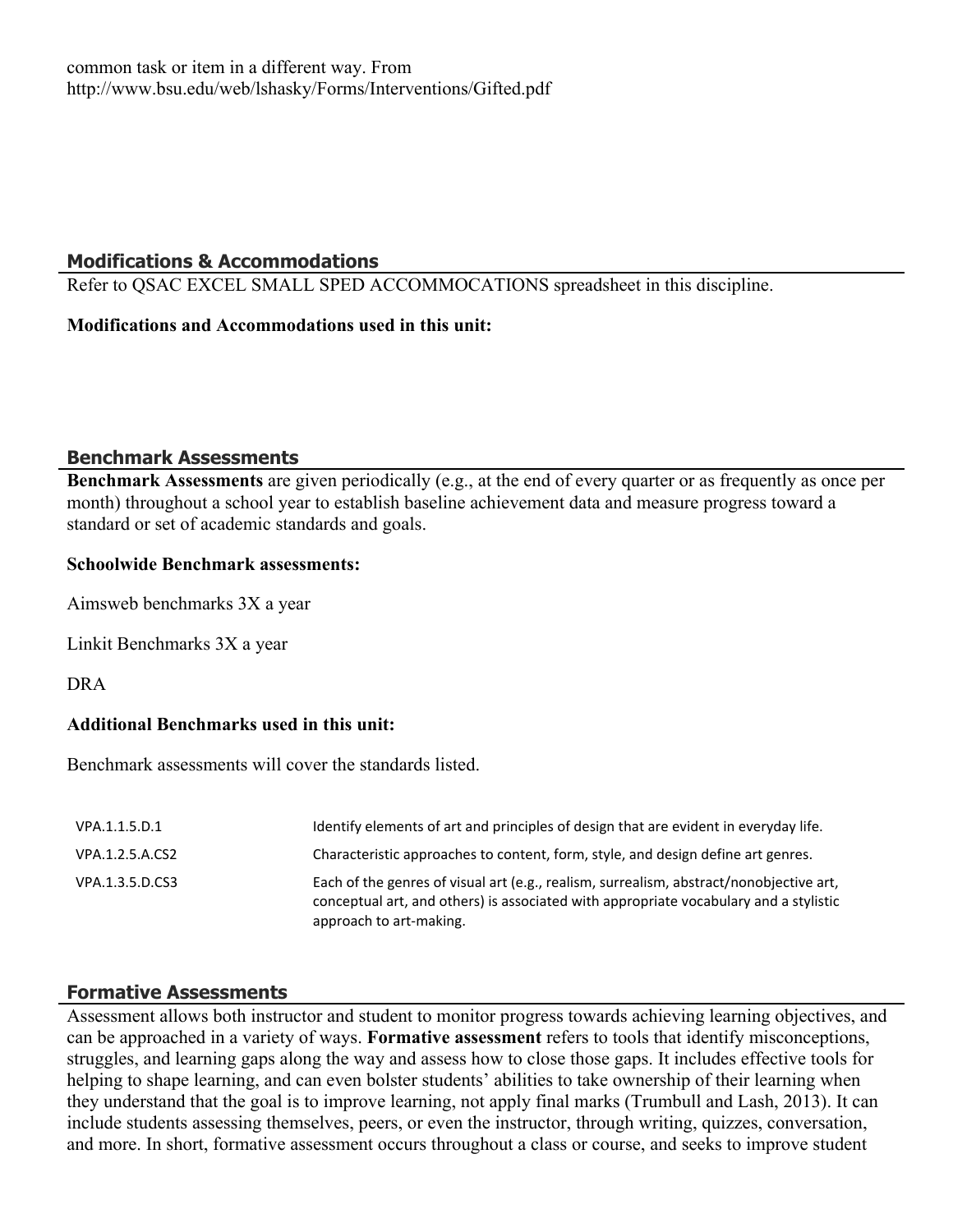achievement of learning objectives through approaches that can support specific student needs (Theal and Franklin, 2010, p. 151).

#### **Formative Assessments used in this unit:**

Teacher observations during the process

Discussion

## **Summative Assessments**

**summative assessments** evaluate student learning, knowledge, proficiency, or success at the conclusion of an instructional period, like a unit, course, or program. Summative assessments are almost always formally graded and often heavily weighted (though they do not need to be). Summative assessment can be used to great effect in conjunction and alignment with formative assessment, and instructors can consider a variety of ways to combine these approaches.

#### **Summative assessments for this unit:**

Self evaluation

Teacher observation

## **Instructional Materials**

Images of Still Life Drawings

Jeff Warner

Ammar Al Mamood

Art supplies as required

## **Standards**

| VPA.1.1.5       | All students will demonstrate an understanding of the elements and principles that govern<br>the creation of works of art in dance, music, theatre, and visual art. |
|-----------------|---------------------------------------------------------------------------------------------------------------------------------------------------------------------|
| VPA.1.1.5.D.CS1 | Understanding the function and purpose of the elements of art and principles of design                                                                              |